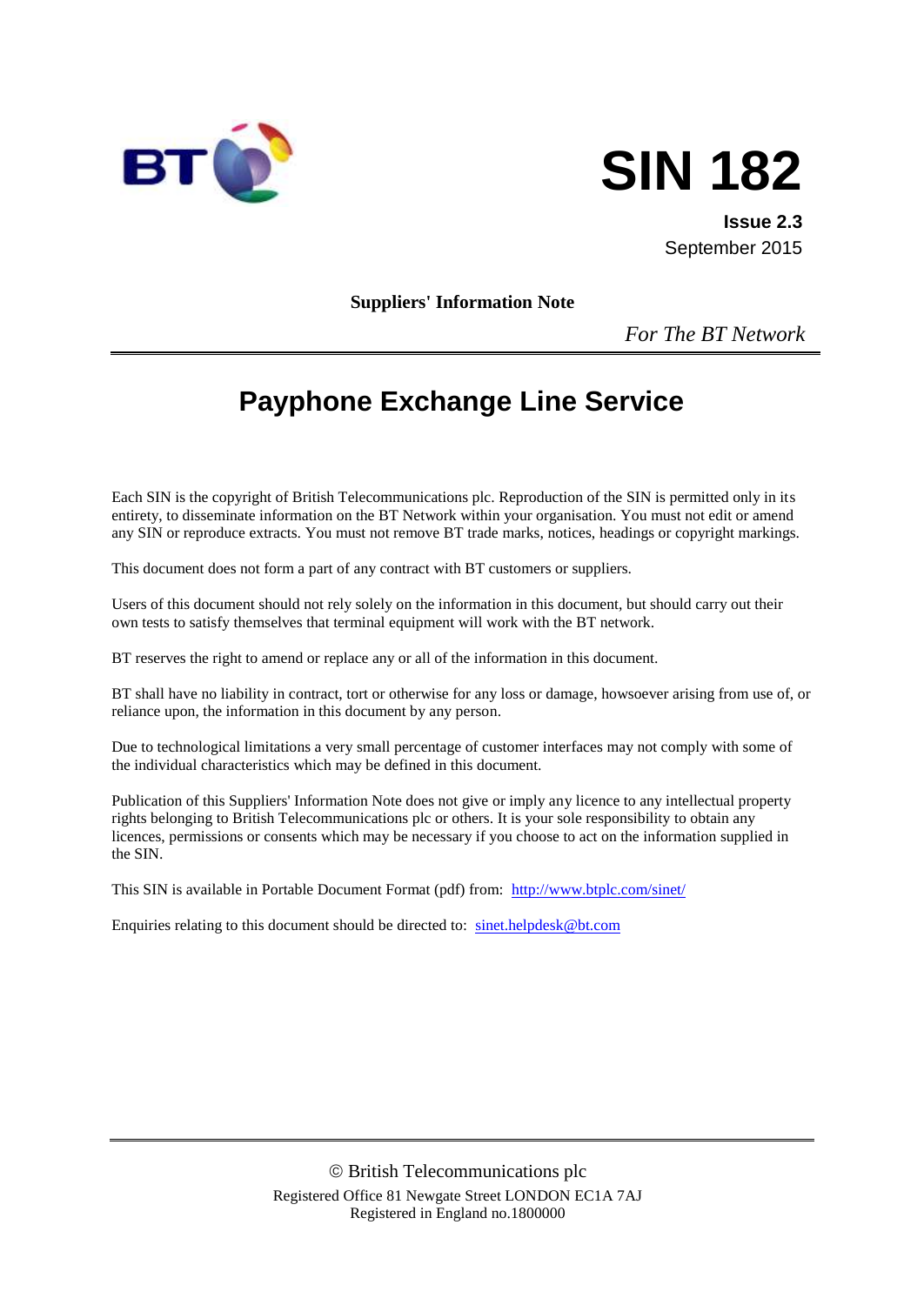#### **CONTENTS**

| $\overline{\mathbf{2}}$ |  |
|-------------------------|--|
|                         |  |
| $\overline{4}$          |  |
| 5 <sup>7</sup>          |  |
| 6                       |  |
| 7 <sup>7</sup>          |  |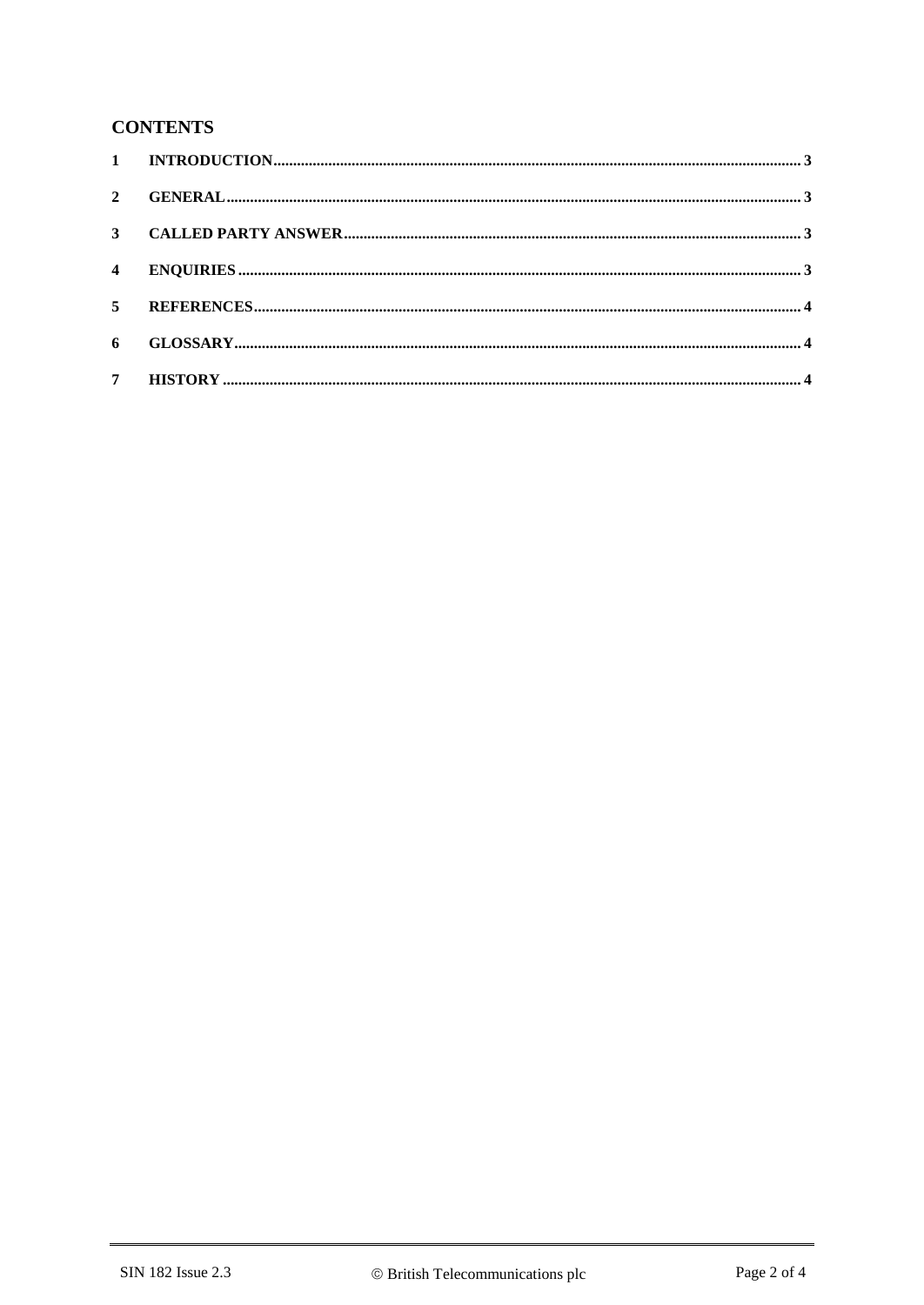# **1 Introduction**

This Suppliers' Information Note, SIN 182, describes the Payphone Exchange Line service.

## **2 General**

- **2.1** The Payphone Line class of exchange line is solely provided for payphone service.
- **2.2** Numbers with fixed fee charges, are not accessible from BT Payphones Exchange Lines with the exception of "123".
- **2.3** In December 2002 Directory Enquiries was liberalised and the 118XXX number range<sup>1</sup> introduced. There is a variety of charging structures, including fixed fee elements. In August 2003 BT payphones introduced a solution to allow access to 118XXX numbers that included a Fixed Fee element, at a 'pence per minute' rate at the request of the Service Provider.
- **2.4** It is for customers to decide whether they wish to rent the payphone line service. However, lines not classified as Payphone Line Service are liable to pay the fixed fee charges.
- **2.5** Lines can be classified as a Payphone, provided that a payphone is directly connected to the line.
- **2.6** Because of the conditions of use associated with Payphone Lines, such lines will not be provided to PABX and other call routing apparatus. Where a payphone is connected to a PABX or call routing apparatus, the Business Line classification will apply.
- **2.7** The Payphone Line classification will be withdrawn from any line where an excessive number of calls are made to numbers which are subject to a fixed fee charge when dialled from a Business and Residential exchange line.

### **3 Called Party Answer**

Called Party Answer (CPA) is available as a suitable replacement product to support the types of end user Customer Equipment features that have traditionally used the Meter Pulse Facility.

CPA, using a line polarity reversal, indicates to customer equipment that the Called Party or the Called Party's network has answered. Using suitable equipment that can both detect the line reversal signal and analyse the digits called, customers can determine when charging has started for all directly connected chargeable calls on the BT network.

Note. See SIN  $351<sup>1</sup>$  for details of line polarity.

# **4 Enquiries**

<u>.</u>

If you have enquiries relating to this document then please contact: [sinet.helpdesk@bt.com](mailto:sinet.helpdesk@bt.com)

<sup>1</sup> Access codes for directory enquiry services - A statement issued by the Director General of Telecommunications (19 September 2001)

<http://www.ofcom.org.uk/static/archive/oftel/publications/numbering/denq0901.htm>